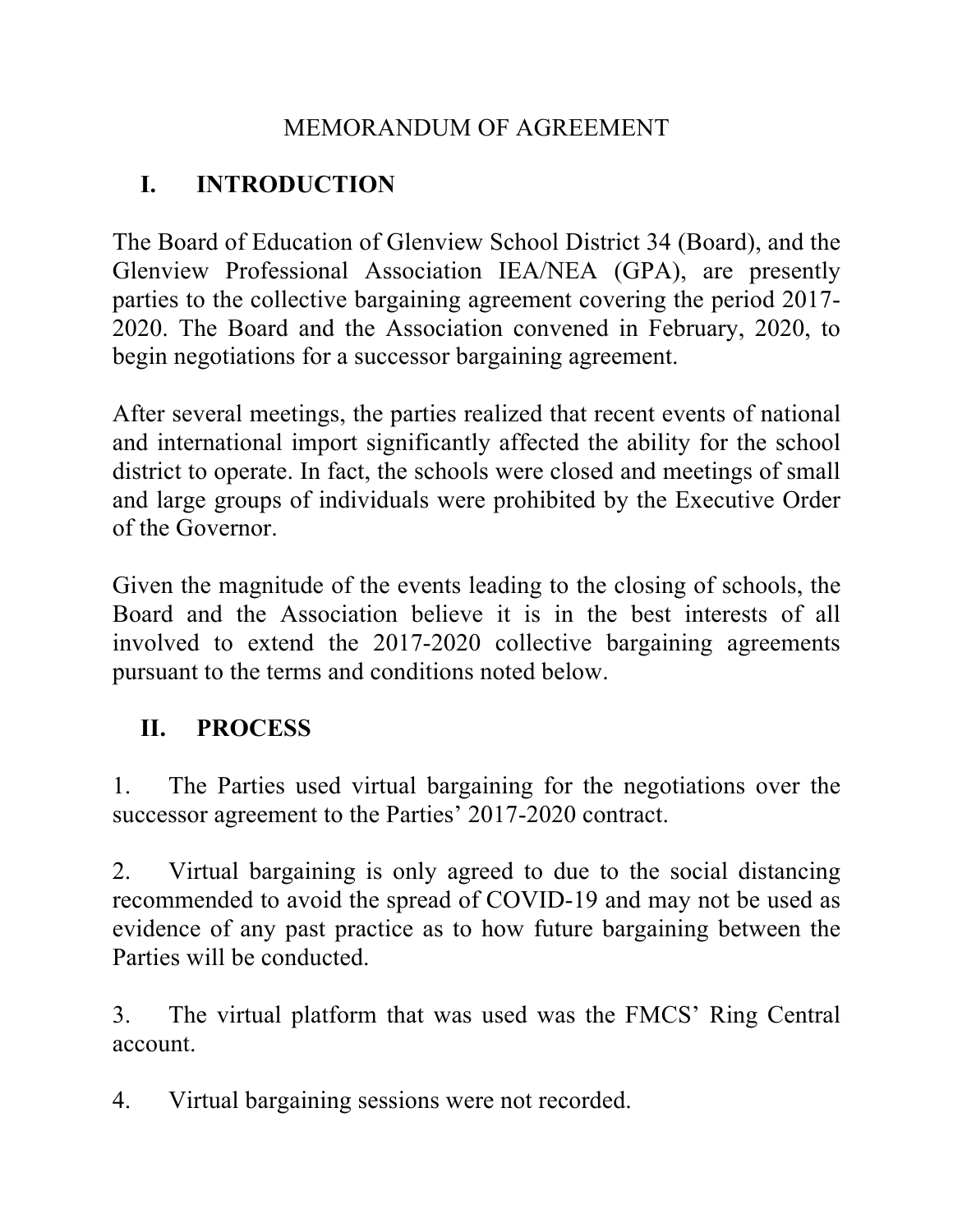## **III. TERMS AND CONDITIONS OF CONTRACT EXTENSION**

#### Duration

The collective bargaining agreement will be extended to June 30, 2021. All relevant dates in each agreement will be changed to accommodate the extension to June 30, 2021.

### Fair Share

The language found in Article 2, Section I (Fair Share/Maintenance of Membership) will be deleted by operation of law.

### Salary

The GPA Salary Schedule to be implemented for 2020-2021 will be the schedule attached to this Agreement as Appendix A. The implementation of this schedule will be retroactive to July 1, 2020. This schedule reflects a newly-created schedule for Associates. All other employees will receive a salary increase of 2.3% over the 2019-2020 salary PLUS an additional amount of \$400 applied to the employees' base salaries.

### New Work Day Hours

Effective in the 2020-21 school year the length of workday for the following Bargaining Unit Positions shall be as listed below.

Primary and Intermediate School Secretary - MTWRF: 4 hours

Educational Associates, Bi-Lingual Liaison, IEP Health Support (LPN), Medical Health Aid (CNA), Primary and Intermediate school Nurses and Health Coordinators (excluding unpaid duty free lunch):

MTRF: 7 hours and 5 minutes WED: 6 hours and 5 minutes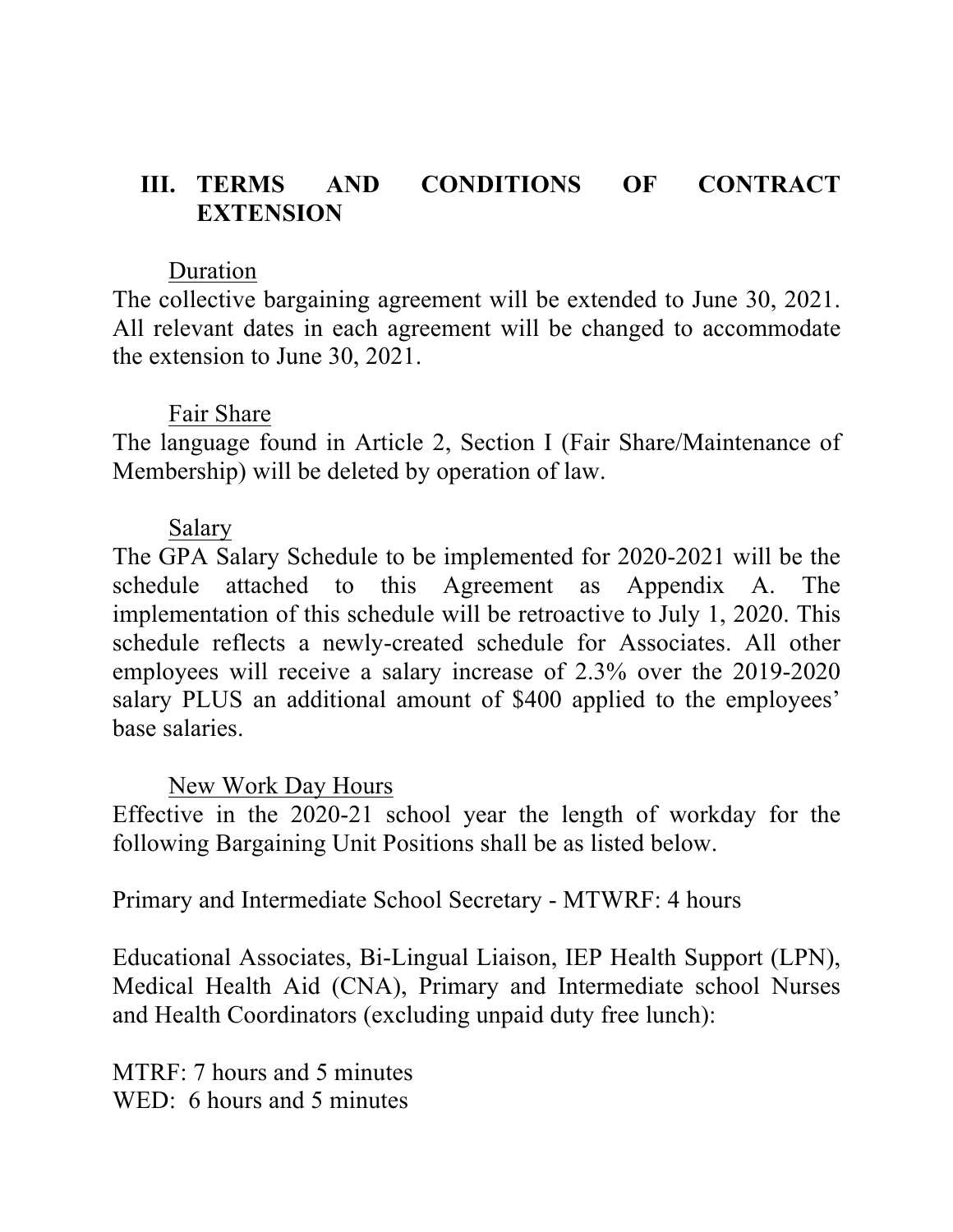Middle School Nurses (excluding unpaid duty free lunch):

MTRF - 7 Hours and 20 Minutes Wed - 6 Hours and 20 Minutes

### **Insurance**

The following new language will be added to Article 12 (Compensation and Benefits) of the parties' Agreement:

### **Health Insurance**

# **a. Single Health Insurance Options for Eligible Employees**

Eligible Employees are those who regularly work at least twenty-five (25) hours per week.

Effective December 31, 2020, the PPO 500 Plan option will be eliminated. No new enrollees will be allowed to choose PPO 500. Support Staff currently enrolled in PPO 500 will be allowed to continue in that plan until December 31, 2020, after which they may enroll in another plan option.

Effective January 1, 2021, the Board contribution for single insurance coverage for Support Staff will be an amount not to exceed the total cost of the single premium for the PPO 1000 plan option.

Effective January 1, 2021, for those Support Staff hired prior to the 2020\_21 school year who choose PPO 1000 single coverage, the Board will annually reimburse the support staff member for up to \$250 of incurred expenses which are subject to the plan deductible. This Board contribution will be paid after the Support Staff member pays the first \$750 of the annual deductible expense.

For Support Staff choosing the Health Savings Account (HSA) plan option and the Board premium contribution is less than the Board maximum contribution noted above, the Board will contribute up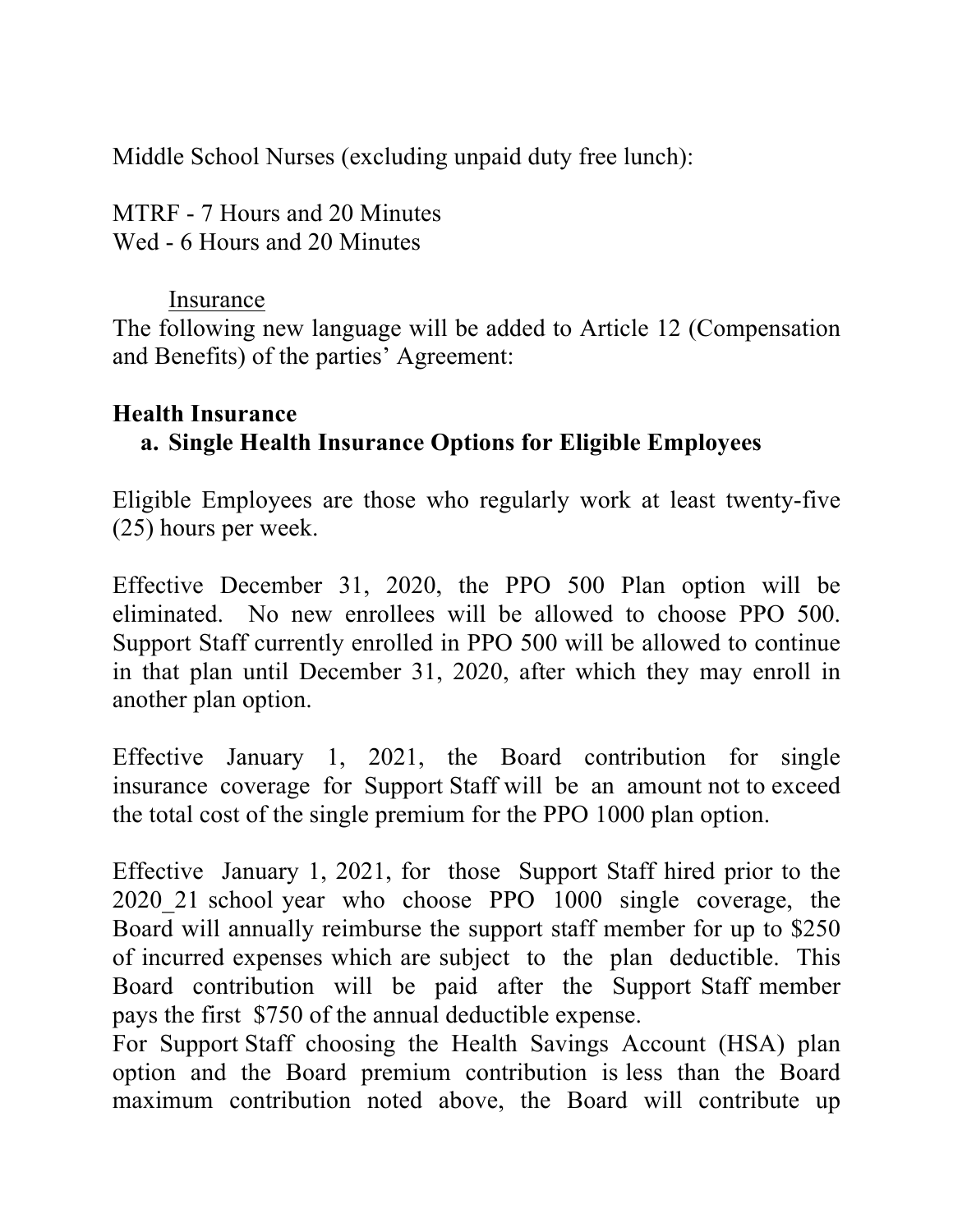to \$500 annually into the Support Staff's HSA account. This HSA contribution will be paid into the account on a monthly basis (i.e.  $$41.66$  for each full month of plan enrollment.) -

For those Support Staff members choosing the HMO plan option and the Board premium contribution is less than the Board maximum contribution noted above, the Board will contribute an amount up to \$500 annually into the Support Staff's Flexible Spending Account (FSA) account. The actual amount of this Board contribution will be the difference between the noted Board maximum contribution and the actual single premium, up to a difference of \$500. This FSA contribution will be paid into the account on a monthly basis.

# **b. Employee Plus Spouse/Civil Union Partner/Employee Plus Children/Family Health Insurance Options**

For each school year of this Agreement, the Board will pay the amount the Board contributes for single premium coverage (noted above in subparagraph "a" toward the cost of one of the "Family Plans" for Support Staff electing such coverage. Any remaining cost for the "family" plan coverage chosen shall be the sole responsibility of the Support Staff member.

All other terms and conditions of the parties collective bargaining agreements will remain in full force and effect until June 30, 2021.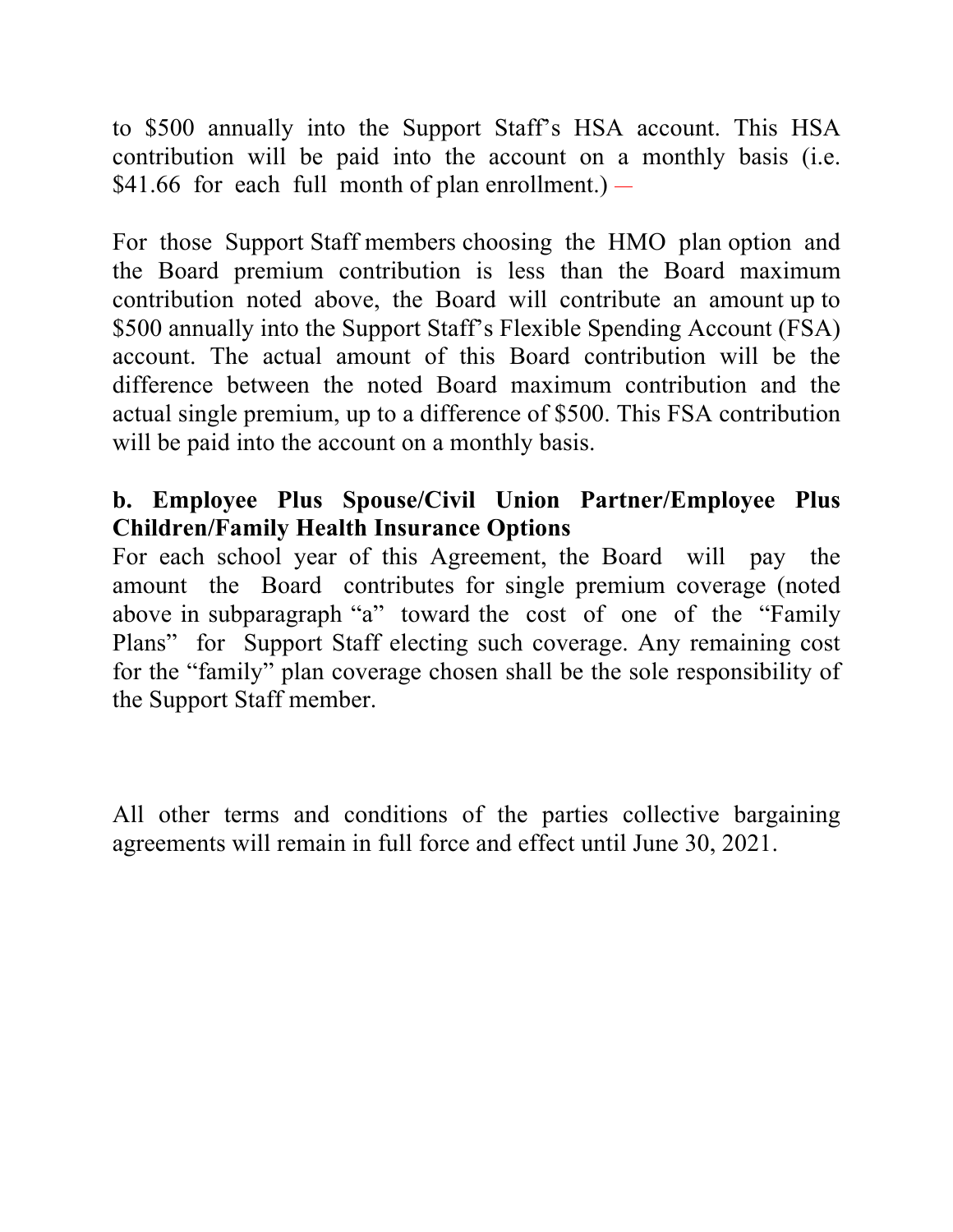Approved:

## **Board of Education of Glenview School District 34, Cook County, Illinois**

 $\mathbf{By:}$ 

**Natalie Jachtorowycz, Board President**

Dated: \_\_\_\_\_\_\_\_\_\_\_\_\_\_\_\_\_\_\_\_\_

# **District 34 Glenview Professional Association IEA/NEA**

By:  $\Box$ 

**Meg Macfadden, GPA President**

Dated: \_\_\_\_\_\_\_\_\_\_\_\_\_\_\_\_\_\_\_\_\_\_

g:\wp51\common\sd0\sd034 (co)\2020 gpa negs\memorandum of agreement gpa.docx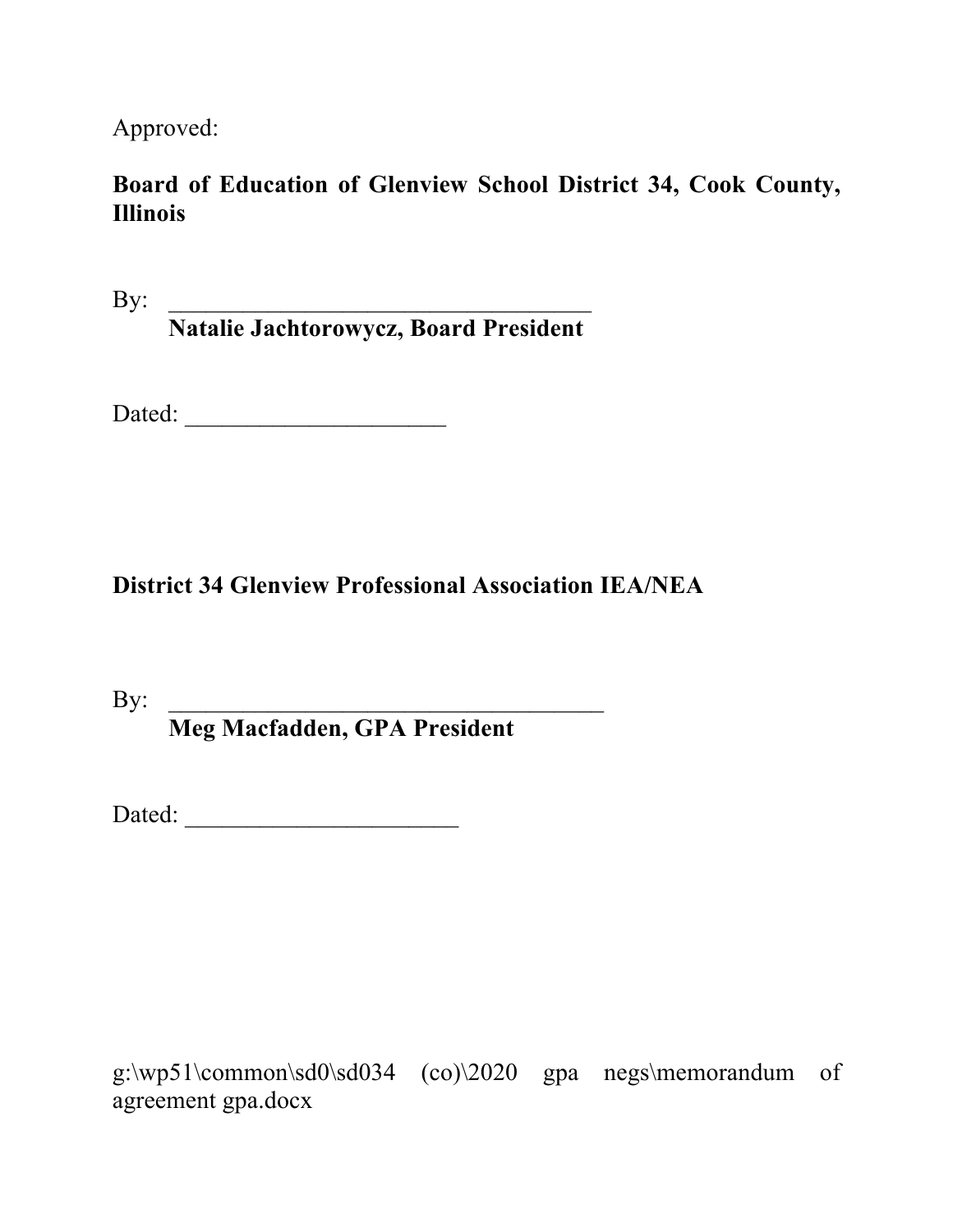#### APPENDIX A

|         | <b>Associates 2020-21</b> |
|---------|---------------------------|
| Step 1  | \$15.52                   |
| Step 2  | \$15.76                   |
| Step 3  | \$16.00                   |
| Step 4  | \$16.27                   |
| Step 5  | \$16.56                   |
| Step 6  | \$16.85                   |
| Step 7  | \$17.15                   |
| Step 8  | \$17.48                   |
| Step 9  | \$17.96                   |
| Step 10 | \$18.48                   |
| Step 11 | \$19.04                   |
| Step 12 | \$19.61                   |
| Step 13 | \$20.17                   |
| Step 14 | \$20.79                   |
| Step 15 | \$21.41                   |
| Step 16 | \$22.03                   |
| Step 17 | \$22.69                   |
| Step 18 | \$23.37                   |
| Step 19 | \$24.07                   |
| Step 20 | \$24.80                   |

Г

|                           |         |                                  | Translating Current (19-20) Step to 2020-21 Step |         |         |              |                   | 14A     |  |
|---------------------------|---------|----------------------------------|--------------------------------------------------|---------|---------|--------------|-------------------|---------|--|
| <b>Associates 2020-21</b> |         | 2019-20 Step Placement           | <b>Associates 2020-21</b>                        |         |         | <b>Cooks</b> | <b>Custodians</b> |         |  |
| Step 1                    | \$15.52 | Steps 1, 2, 3, 4, 5              |                                                  | Step 1  | \$15.52 | Step 1       | \$11.33           | \$13.40 |  |
| Step 2                    | \$15.76 | Step 6                           |                                                  | Step 2  | \$15.76 | Step 2       | \$11.51           | \$13.55 |  |
| Step 3                    | \$16.00 | Step 7                           |                                                  | Step 3  | \$16.00 | Step 3       | \$11.68           | \$13.72 |  |
| Step 4                    | \$16.27 | Steps 8, 9                       |                                                  | Step 4  | \$16.27 | Step 4       | \$11.86           | \$14.15 |  |
| Step 5                    | \$16.56 | Step 10                          |                                                  | Step 5  | \$16.56 | Step 5       | \$12.00           | \$14.29 |  |
| Step 6                    | \$16.85 | Step 11                          |                                                  | Step 6  | \$16.85 | Step 6       | \$12.13           | \$14.43 |  |
| Step 7                    | \$17.15 | Step 12                          |                                                  | Step 7  | \$17.15 | Step 7       | \$12.30           | \$14.60 |  |
| Step 8                    | \$17.48 | Step 13                          |                                                  | Step 8  | \$17.48 | Step 8       | \$12.52           | \$14.82 |  |
| Step 9                    | \$17.96 | Step 14                          |                                                  | Step 9  | \$17.96 | Step 9       | \$12.73           | \$15.04 |  |
| Step 10                   | \$18.48 | Steps 15, 16                     |                                                  | Step 10 | \$18.48 | Step 10      | \$12.94           | \$15.33 |  |
| Step 11                   | \$19.04 | Step 17                          |                                                  | Step 11 | \$19.04 | Step 11      | \$13.14           | \$15.56 |  |
| Step 12                   | \$19.61 | Step 18                          |                                                  | Step 12 | \$19.61 | Step 12      | \$13.37           | \$15.86 |  |
| Step 13                   | \$20.17 | Step 19                          |                                                  | Step 13 | \$20.17 | Step 13      | \$13.63           | \$16.12 |  |
| Step 14                   | \$20.79 | Step 20                          |                                                  | Step 14 | \$20.79 | Step 14      | \$13.85           | \$16.42 |  |
| Step 15                   | \$21.41 | Step 21                          |                                                  | Step 15 | \$21.41 | Step 15      | \$14.14           | \$16.73 |  |
| Step 16                   | \$22.03 | Step 22                          |                                                  | Step 16 | \$22.03 | Step 16      | \$14.40           | \$17.07 |  |
| Step 17                   | \$22.69 | Step 23                          |                                                  | Step 17 | \$22.69 | Step 17      | \$14.83           | \$17.60 |  |
| Step 18                   | \$23.37 | Step 24                          |                                                  | Step 18 | \$23.37 | Step 18      | \$15.28           | \$18.16 |  |
| Step 19                   | \$24.07 | Step 25                          |                                                  | Step 19 | \$24.07 | Step 19      | \$15.76           | \$18.71 |  |
| Step 20                   | \$24.80 | Steps 26, 27, 28, 29, 30, 31, 32 |                                                  | Step 20 | \$24.80 | Step 20      | \$16.24           | \$19.28 |  |
|                           |         |                                  |                                                  |         |         |              |                   |         |  |

| <b>Job Grade</b> | 12<br>14A |                   |
|------------------|-----------|-------------------|
|                  | Cooks     | <b>Custodians</b> |
| Step 1           | \$11.33   | \$13.40           |
| Step 2           | \$11.51   | \$13.55           |
| Step 3           | \$11.68   | \$13.72           |
| Step 4           | \$11.86   | \$14.15           |
| Step 5           | \$12.00   | \$14.29           |
| Step 6           | \$12.13   | \$14.43           |
| Step 7           | \$12.30   | \$14.60           |
| Step 8           | \$12.52   | \$14.82           |
| Step 9           | \$12.73   | \$15.04           |
| Step 10          | \$12.94   | \$15.33           |
| Step 11          | \$13.14   | \$15.56           |
| Step 12          | \$13.37   | \$15.86           |
| Step 13          | \$13.63   | \$16.12           |
| Step 14          | \$13.85   | \$16.42           |
| Step 15          | \$14.14   | \$16.73           |
| Step 16          | \$14.40   | \$17.07           |
| Step 17          | \$14.83   | \$17.60           |
| Step 18          | \$15.28   | \$18.16           |
| Step 19          | \$15.76   | \$18.71           |
| Step 20          | \$16.24   | \$19.28           |
| Step 21          | \$16.76   | \$19.91           |
| Step 22          | \$17.29   | \$20.54           |
| Step 23          | \$17.80   | \$21.17           |
| Step 24          | \$18.37   | \$21.82           |
| Step 25          | \$18.93   | \$22.53           |
| Step 26          | \$19.53   | \$23.21           |
| Step 27          | \$20.12   | \$23.95           |
| Step 28          | \$20.76   | \$24.72           |
| Step 29          | \$21.40   | \$25.49           |
| Step 30          | \$22.06   | \$26.30           |
| Step 31          | \$22.74   | \$27.14           |

| <b>Job Grade</b> | 15                                               | 16                    | 16A       | 17                                    | 18                                                                 | 19                         | 20                  |
|------------------|--------------------------------------------------|-----------------------|-----------|---------------------------------------|--------------------------------------------------------------------|----------------------------|---------------------|
|                  | <b>Health Coordinator</b><br>or Senior Secretary | Maintenance<br>Worker | <b>RN</b> | School<br><b>Administrative Asst.</b> | <b>District</b><br><b>Administrative Asst.</b><br>or Accts Payable | Maintenance<br>Electrician | <b>Medical Aide</b> |
| Entry            | \$16.53                                          | \$18.54               | \$32.38   | \$21.37                               | \$22.22                                                            | \$24.59                    | \$17.03             |
| Maximum I        | \$27.08                                          | \$31.39               | \$36.84   | \$36.13                               | \$39.28                                                            | \$41.62                    | \$21.74             |